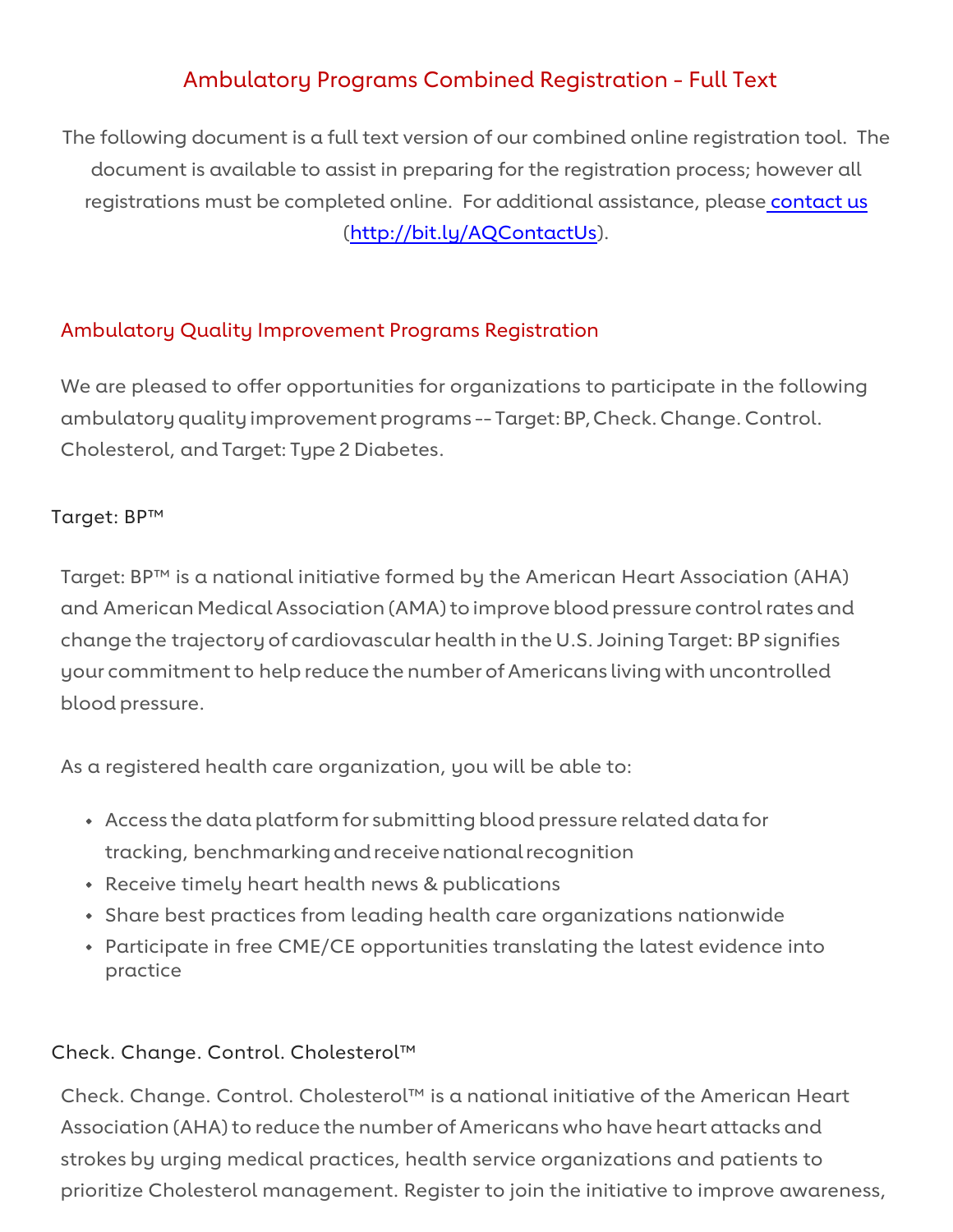detection, and managementofcholesterol.

As a registered health care organization, you will be able to:

- Access the data platform for tracking, benchmarking and recognition
- • Receive e-newsletters providing the latest information on Check. Change. Control. Cholesterol
- Engage with AHA staff to understand best practices and improvement strategies
- • Receive information on webinars, support sessions, and learning from other participants

# Target: Type 2 Diabetes<sup>SM</sup>

Target: Type 2 Diabetes<sup>sM</sup> is a national initiative of the American Heart Association (AHA) to that aims to prioritize type 2 diabetes and cardiovascular risk factors in clinical care. Register to tackle comorbidities in CVD and type 2 diabetes as part of the Know Diabetes by Heart™ initiative.

As a registered health care organization, you will be able to:

- Access the data platform for tracking, benchmarking and recognition
- Receive e-newsletters providing the latest information on Target: Type 2 Diabetes
- Engage with AHA staff to understand best practices and improvement strategies
- • Receive information on webinars, support sessions, and learning from other participants

 All registrations must be completed online. To register, you will need to know the following:

- Your organization's contact information
- Your organization's total adult (18-85 years) patient population count
- • Your organization's total adult patients (18-85 years) that are a race other than white and/or identify as Hispanic or Latino ethnicity
- • The total number of clinic locations in your health system. Note: You may register each of your health center locations individually or as a system overall.
- Your organization's characteristics, such as multi-specialty, Federally Qualified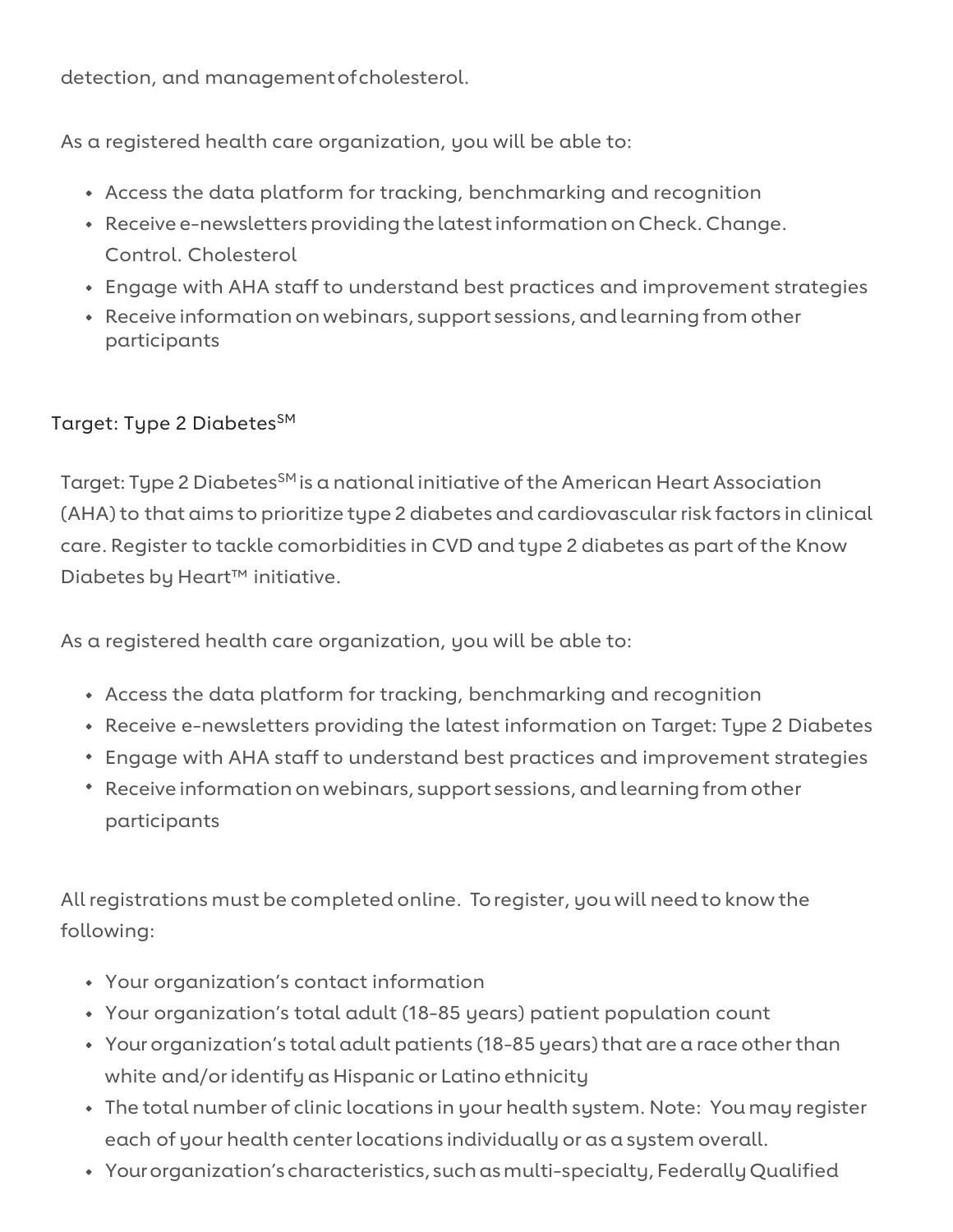## Health Center, etc.

 Fields denoted with a red asterisk (\*) are required. You may close this form and return to it later by clicking on the website browser link (using the same computer and browser) and continuing where you left off. This only applies to forms which have not been finalized.

## Q1. To help us better support your organization please tell us in which programs your organization participates and has data platform access. My organization already participates in: (check all that apply)\*

- □ Target: BP
- □ Check. Change. Control. Cholesterol
- □ Target: Type 2 Diabetes
- □ None of the above
- □ '' I am not sure

#### Q2. My organization would like to register for: (check all that apply)\*

- □ Target: BP
- □ Check. Change. Control. Cholesterol
- □ Target: Type 2 Diabetes

#### Q3. Health Care Organization Information

 Please type the Published Health Care Organization Name as it should appear on recognition/promotional opportunities.

| Published Name of Health Care Organization * |  |
|----------------------------------------------|--|
| Legal Name of Health Care Organization *     |  |
| Address *                                    |  |
| Address 2                                    |  |
| City *                                       |  |
| State/Territory (Two-Letter Abbreviation)    |  |
| * US Postal code *                           |  |

## Q4. Primary Contact Information

 The Primary User will be granted access to the data submission platform. If your organization needs additional access, please request additional user accounts through our [Contact Us](https://form.jotform.com/93285734125157) form.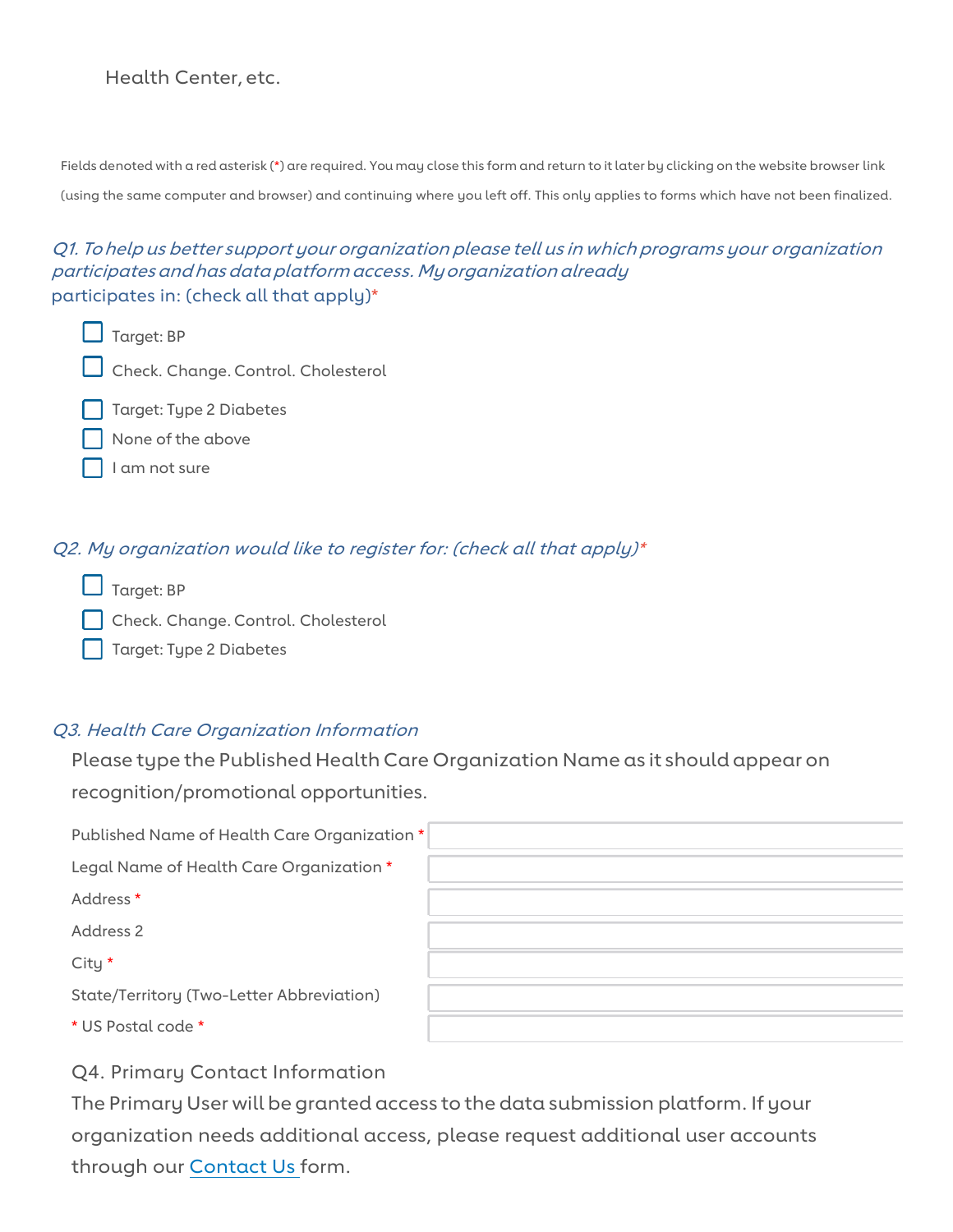| <b>First Name</b>                       |  |
|-----------------------------------------|--|
| * Last                                  |  |
| Name*                                   |  |
| Professional Credentials (MD, RN, etc.) |  |
| Email Address *                         |  |
| Phone Number (xxx-xxx-xxxx) *           |  |
|                                         |  |

#### Q5. Primary Contact Job Function: \*

#### Q6. Secondary Contact Information

 The secondary contact is used in the event we are unable to contact the primary user for any recognition or technical related issues. A data submission platform user account will not be created for this person.

,.

| First Name                                     |  |  |  |
|------------------------------------------------|--|--|--|
| Last Name                                      |  |  |  |
| Professional Credentials (MD, RN, etc.) Enhail |  |  |  |
| Address                                        |  |  |  |
| Phone Number (xxx-xxx-xxxx)                    |  |  |  |

#### Q7. What is the total adult (18-85 years) patient population for your health care organization?\*

Please do not include commas.

#### Q8. How many of your adult patients (18-85 years) are a race other than white and/or identify as Latino or Hispanic ethnicity? \*

Estimations are acceptable. Responses should be in whole numbers and NOT a

percentage of population. Please do not includecommas.

#### Q9. How many providers are in the health care organization? Include physician and mid-level providers. \*

#### Q10. Does your registration represent multiple care delivery sites? \*

 Note: You may register your overall health system or each health center location individually for personalized recognition. Toreceive recognition for each health center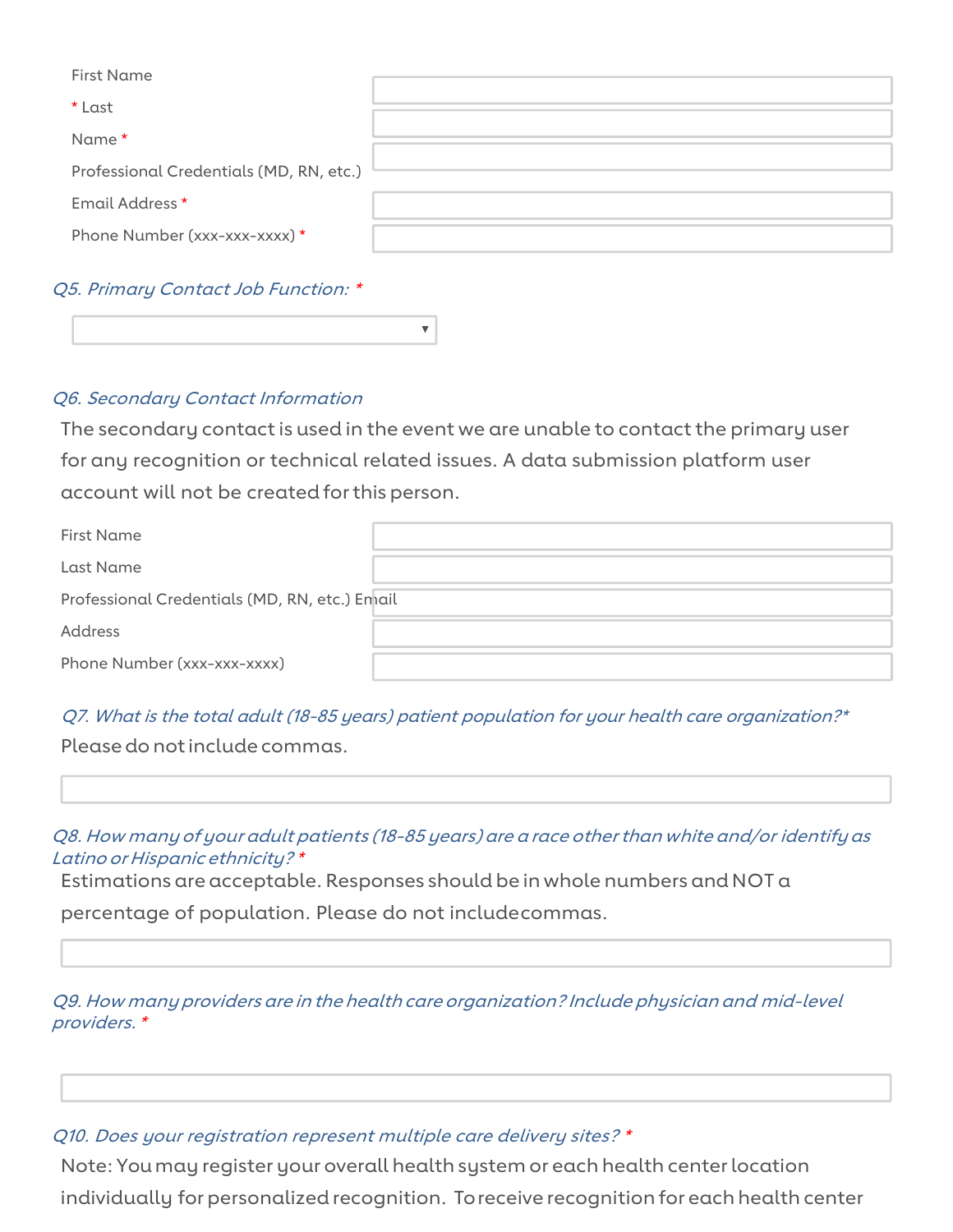location,

 please complete the registration/submission process for each location. If you have a large number of sites (10 or more), use our [Contact Us f](https://form.jotform.com/93285734125157)orm for additional assistance.

| Yes. How many sites?<br>No                                                  |                                |
|-----------------------------------------------------------------------------|--------------------------------|
| Q11. My Health Care Organization is a: *<br>(select all that apply)         |                                |
| Federally Qualified Health Center (FQHC) or a<br>designated FQHC Look-Alike | <b>Residency Practice</b>      |
| Community Health Center, Non-FQHC                                           | <b>Academic Medical Center</b> |
| <b>Multi-Specialty Practice</b>                                             | <b>Health Care System</b>      |
| <b>Primary Care Practice</b>                                                | Department of Health           |
| Specialty Practice (enter type below):                                      | Other (enter type below):      |

 Q12. I would like to receive program emails on topics such as webinars, news resources, and helpful reminders for the following programs: (check all that apply) \*

- Target: BP By clicking this box, I agree to AHA's <u>Terms of Service and [AHA](https://www.heart.org/en/about-us/statements-and-policies/privacy-statement) and AMA</u> privacy<br>policies<br>Check. Change. Control. Cholesterol By clicking this box, I agree to the AHA's <u>Terms</u> policies
- Check. Change. Control. Cholesterol [By clicking this box, I agree to the AHA's Terms](https://americanheart.co1.qualtrics.com/WRQualtricsControlPanel_rel/File.php?F=F_eY916LC8mjfLBrv)  [and Conditions and](https://americanheart.co1.qualtrics.com/WRQualtricsControlPanel_rel/File.php?F=F_eY916LC8mjfLBrv) [privacy](https://www.heart.org/en/about-us/statements-and-policies/privacy-statement) [policies](https://americanheart.co1.qualtrics.com/WRQualtricsControlPanel_rel/File.php?F=F_eY916LC8mjfLBrv)
- Target: Type 2 Diabetes By clicking this box, I agree to the AHA'[s Terms and Conditions](https://americanheart.co1.qualtrics.com/WRQualtricsControlPanel_rel/File.php?F=F_eY916LC8mjfLBrv) and [privacy p](https://www.heart.org/en/about-us/statements-and-policies/privacy-statement)olicies

#### Q13. Select the programs where you would like platform access

- □ Target: BP (recommended)<br>□ Check. Change. Control. Cl
	- I Check. Change. Control. Cholesterol (recommended)
- $\overline{\phantom{a}}$  $\Box$ Target: Type 2 Diabetes (recommended)

#### Recognition Permissions

#### Target: BP Recognition

 permission to use our name for: Recognition Events, Advertisements (may include: I agree to give the American Heart Association and the American Medical Association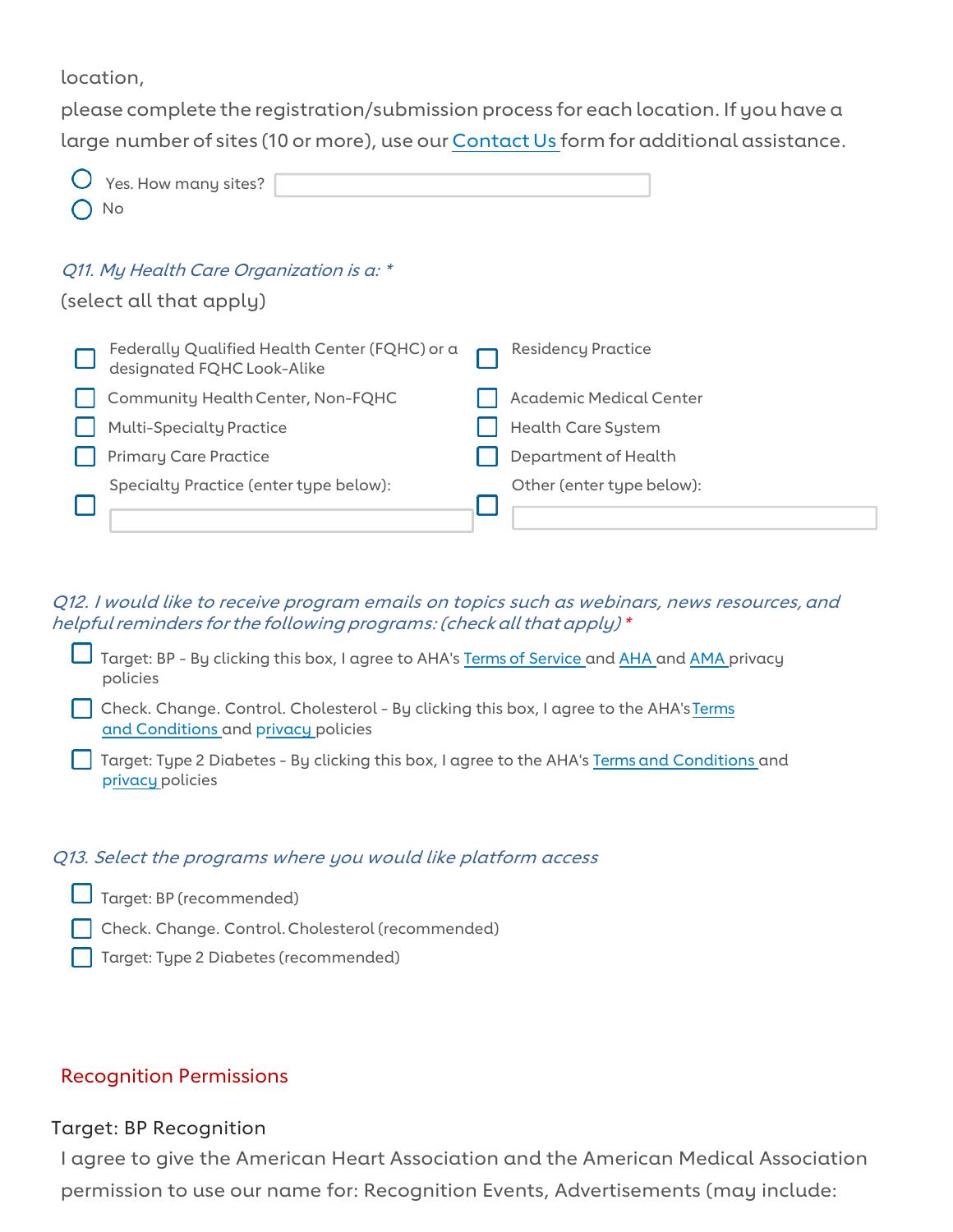AHA's Circulation, etc.), Conference banners/signage, website, digital media and mobile apps. I have authority to sign on behalf of my institution. \*

 If you need to update your organization's name, click the back button and update the name within the "Health Care Organization Information" section.

- $\mathrm O\,$  Yes, I agree and confirm my organization wishes to be listed as "{published name}" for all Target: BP recognitionpurposes.
- $\bigcirc$  No, my organization does not wish to be listed in published recognition opportunities for Target: BP. I wish to only submit data for improvement and benchmarking purposes.

# Check. Change. Control. Cholesterol Recognition

 I agree to give the American Heart Association permission to use our name for: Recognition Events, Advertisements (may include: AHA's Circulation, etc.), Conference banners/signage, website, digital media and mobile apps. I have authority to sign on behalf of my institution. \*

 If you need to update your organization's name, click the back button and update the name within the "Health Care Organization Information" section.

- $\mathrm O\,$  Yes, I agree and confirm my organization wishes to be listed as "{published name}" for all recognitionpurposes.
- $\bigcirc$  No, my organization does not wish to be listed in published recognition opportunities. I wish to only submit data for improvement and benchmarkingpurposes.

# Target: Type 2 Diabetes Recognition

 I agree to give the American Heart Association permission to use our name for: Recognition Events, Advertisements (may include: AHA's Circulation, etc.), Conference banners/signage, website, digital media and mobile apps. I have authority to sign on behalf of my institution. \*

 If you need to update your organization's name, click the back button and update the name within the "Health Care Organization Information" section.

- $\mathrm O\,$  Yes, I agree and confirm my organization wishes to be listed as "{published name}" for all recognitionpurposes.
- $\bigcirc$  No, my organization does not wish to be listed in published recognition opportunities. I wish to only submit data for improvement and benchmarkingpurposes.